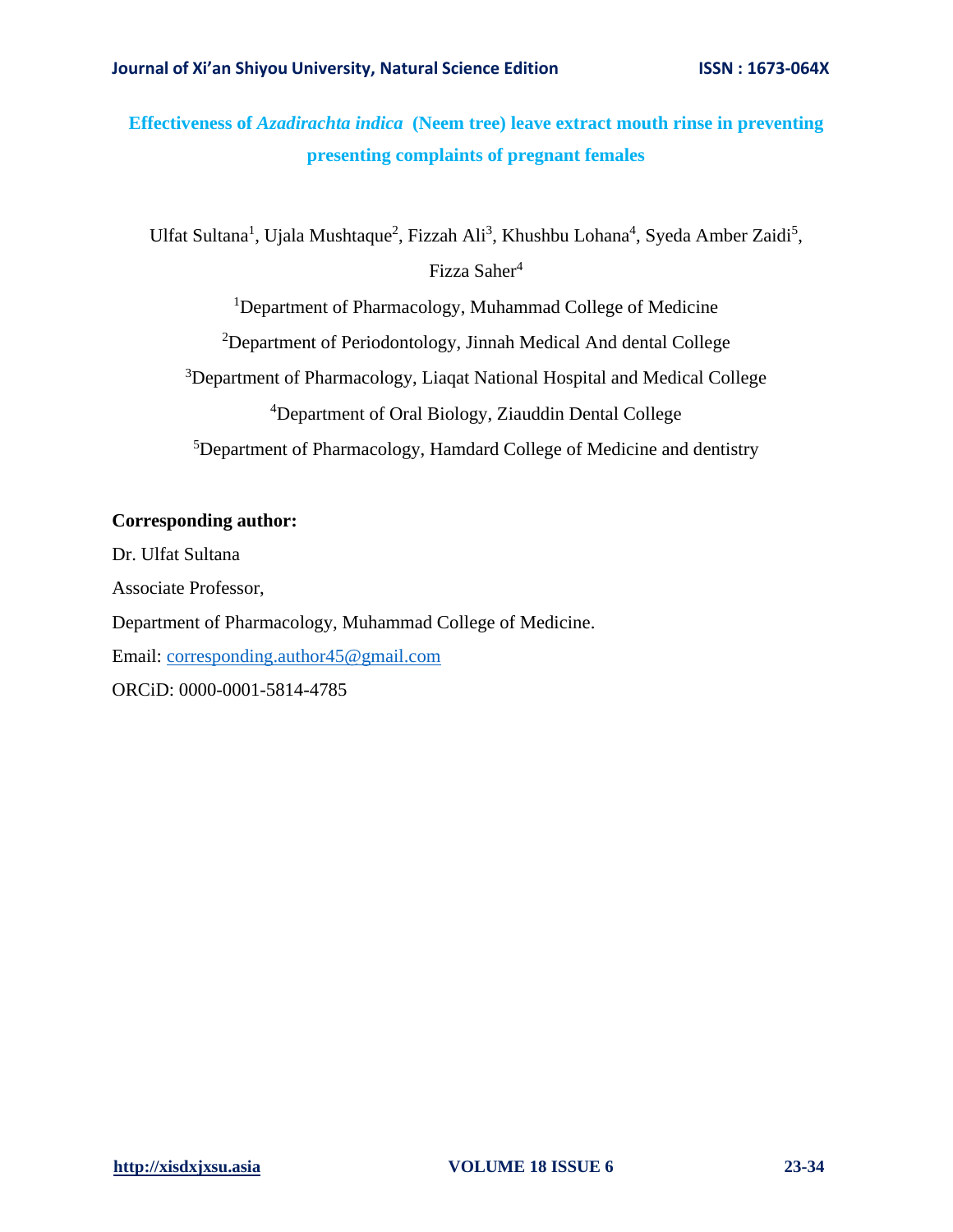# **Effectiveness of** *Azadirachta indica* **(Neem tree) leave extract mouth rinse in preventing presenting complaints of pregnant females**

### **Abstract:**

**Background:** *Azadirachta indica*, commonly known as the Neem tree, has various reported therapeutic effects including its antimicrobial effects. Multiple researchers have studied the effects of Neem extract gels against gingival and periodontal bacteria and reported a significant antibacterial effect and minimum or no adverse effects as to chlorhexidine. Neem tree extracts induced-decrease in gingival inflammation, dental plaque, and bacterial count have also been reported when compared with standard chlorhexidine. Thus, the rationale of our study is to evaluate the effectiveness of Neem tree (*Azadirachta indica)* extract against presenting complaints of pregnant females.

**Methodology:** This experimental study was performed at tertiary care hospital of Karachi. The sample size was calculated to be as  $n = 46$ . The participants were recruited using a sequential sampling strategy. The research was conducted on pregnant women who agreed to participate and reported to OPD in 1<sup>st</sup> trimester. For group randomization, the participants were handed an envelope, and randomization was done by single-blind technique. Before sampling, participants were told not to clean their teeth. Each group comprised 23 pregnant females and was separated into two groups (Group 1, positive control (who used commercially available mouth rinse), and Group 2, Neem tree extract rinse group). For rinses, the experimental group received diluted neem tree extract, and the positive controls received a typical commercially available mouth rinse. The participants were instructed to use the rinses twice a day after breakfast and before sleeping. The gingival pocket depth, bleeding tendency, halitosis, and gingival swelling were evaluated before and after 3 months to compare the results, and participants were asked about the taste and any postuse discomfort by the rinse.

**Results;** The mean age of females was  $27 \pm 8$ , and most of the females 32 (69.5%) visited the OPD at the  $11<sup>th</sup> - 14<sup>th</sup>$  week of gestation. The most common complaint was halitosis 36 (82.6%) and gingival bleeding 28 (60.8%). The mean pocket depth observed pre-experimentally was  $1.9 \pm$ 0.4. After the 3 months of the experiment when patients were asked about their previous presenting complaints their responses were similar in both the groups. Chi's square analysis didn't show any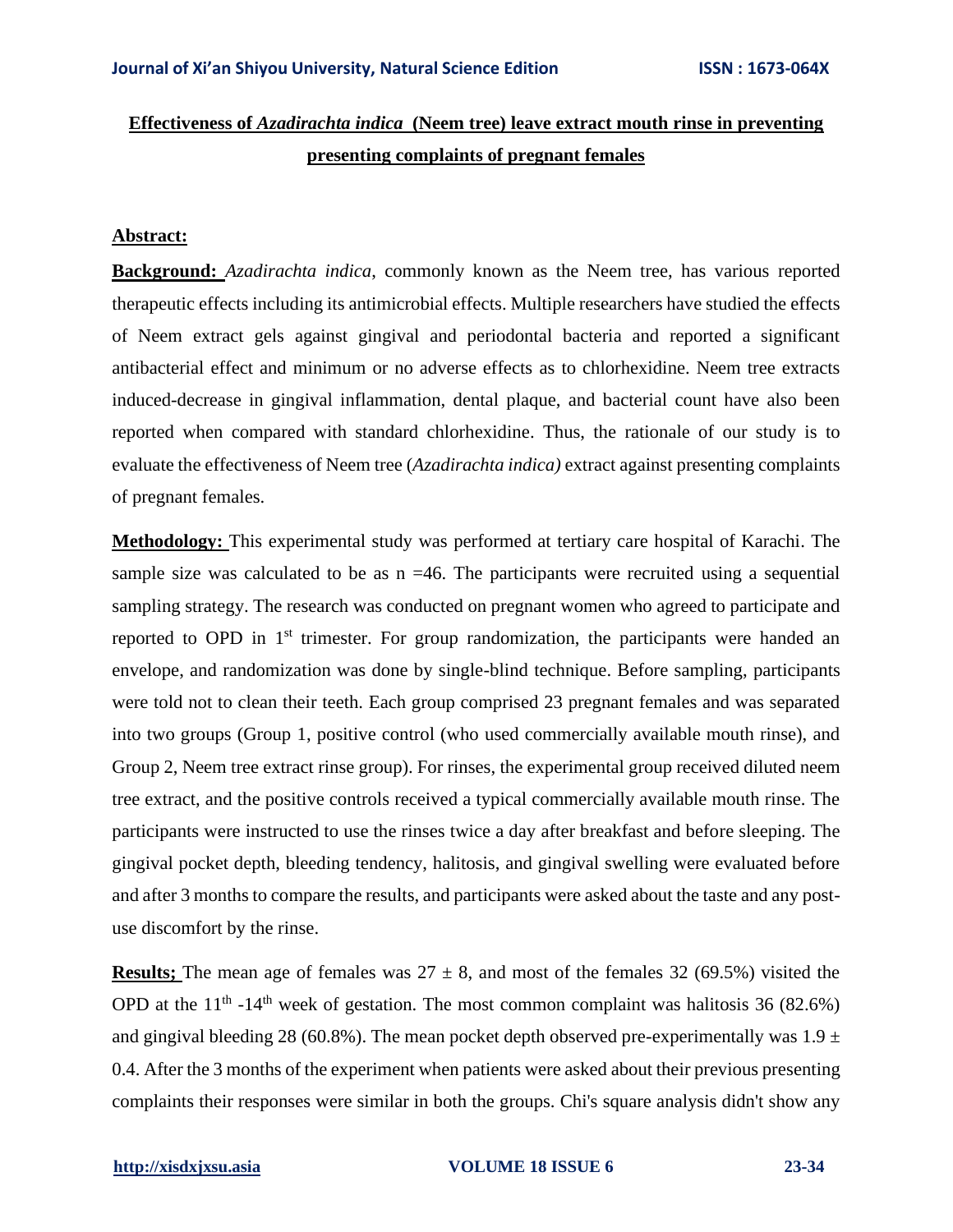significant difference between commercially available mouth rinse and neem tree extract rinse. When examined intraorally we also had the nonsignificant findings.

**Conclusion:** Neem tree extract rinse and commercially available mouth rinse showed comparable results in reducing presenting complaints, gingival bleeding, and pocket depth.

**Key words:** *Azadirachta indica,* Mouth rinse, Pregnancy, Presenting Complaints

### **Introduction:**

Various hormonal and immune variations occur in almost all systems of a pregnant women's body (1). These multiple alterations in body systems, including the endocrine, inflammatory, immune, and stress responses, increase the chances of various infections in the body (2). This also increases the risk of periodontal infections, especially gingivitis and periodontitis, in pregnant women facing hormonal alterations (3). The gingival swelling in pregnant women could be marginal or generalized (4). Although, the initiating factor in most cases of gingivitis or gingival swelling is plaque accumulation that contains certain bacteria leading to enlargement of the gingiva (5). But the hormonal disturbances in pregnant women can predispose them to gingivitis and increases the chances of gingival hyperplasia (6). Apart from pregnancy, certain other systemic conditions may cause gingival hyperplasia such as vitamin C deficiency, puberty, leukemia, and certain tumors (6). These hormonal alterations cause an increase in the estrogen and progesterone levels in pregnant females which as a result increases the vascular permeability (7). This surge in permeation of vessels also causes a significant inflammatory response, by the immune system, even to an unremarkable amount of accumulated plaque (8). An increase in subgingival microbiota has also been reported such as *Fusobacterium nucleatum and* Prevotella intermedia, causing gingival edema in pregnant females (9).

The primary cause of gingivitis is subgingival and supragingival plaque that contains multiple bacteria (10). So, the recommended treatment or prophylaxis for gingival inflammation is chlorhexidine-containing mouthwashes, which have certain bacteriostatic and bactericidal properties (11). Chlorhexidine has been prescribed and used widely around the world for having remarkable antibacterial effects, especially against oral pathogens, causing gingivitis or periodontitis (12). Although, chlorhexidine has no reported complications or adverse effects in pregnant mothers and fetuses (13). But still, there are various general adverse effects related to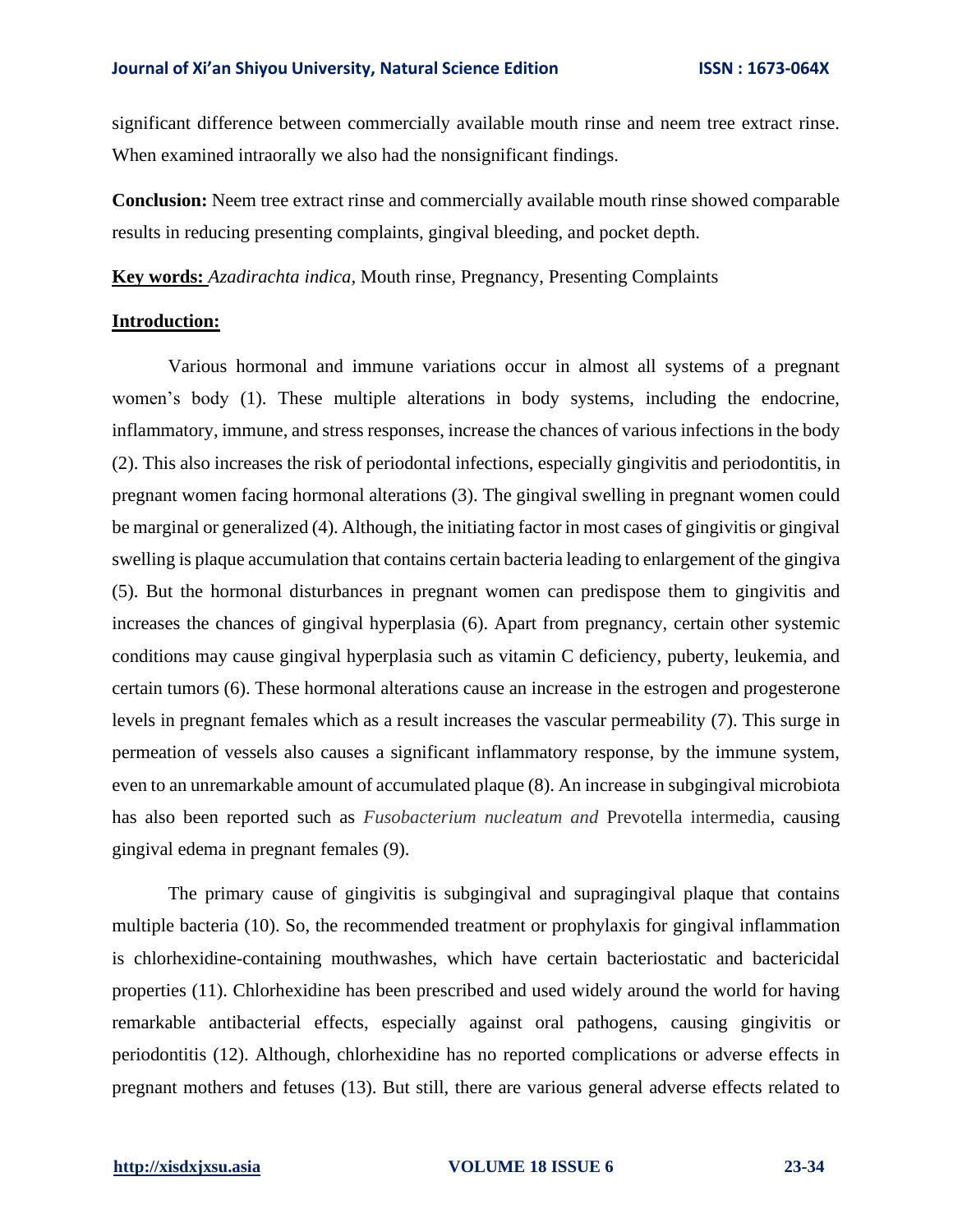chlorhexidine that cannot be put aside. These adverse include irritation of oral mucosa, dry mouth, staining of teeth or oral soft tissues, unpleasant taste, and decreased taste sensation (14). Even though chlorhexidine is a primary and gold standard for treating oral infections but patient compliance is not up to the mark due to various adverse effects, mentioned previously (15). That is why, in the last decade many studies have been carried out to find a newer herbal alternative and substitute to chlorhexidine that may have equal or better antimicrobial properties against oral pathogens with the least complications and adverse effects on oral tissues (16).

New treatment modalities, such as extracts of various herbs and plants having therapeutic properties, are now replacing the standard chemotherapeutics to avoid various adverse effects and drug resistance (17). *Azadirachta indica*, commonly known as the Neem tree, has various reported therapeutic effects including its antimicrobial effects (18). In India and Pakistan region, this traditionally used medicinal plant is considered a "village dispensary" (19). Multiple researchers have studied the effects of Neem extract gels against gingival and periodontal bacteria and reported a significant antibacterial effect and minimum or no adverse effects as to chlorhexidine (20). Neem tree extracts induced-decrease in gingival inflammation, dental plaque, and bacterial count have also been reported when compared with standard chlorhexidine (21).

Thus, the rationale of our study is to evaluate the effectiveness of Neem tree (*Azadirachta indica)* extract against presenting complaints of pregnant females.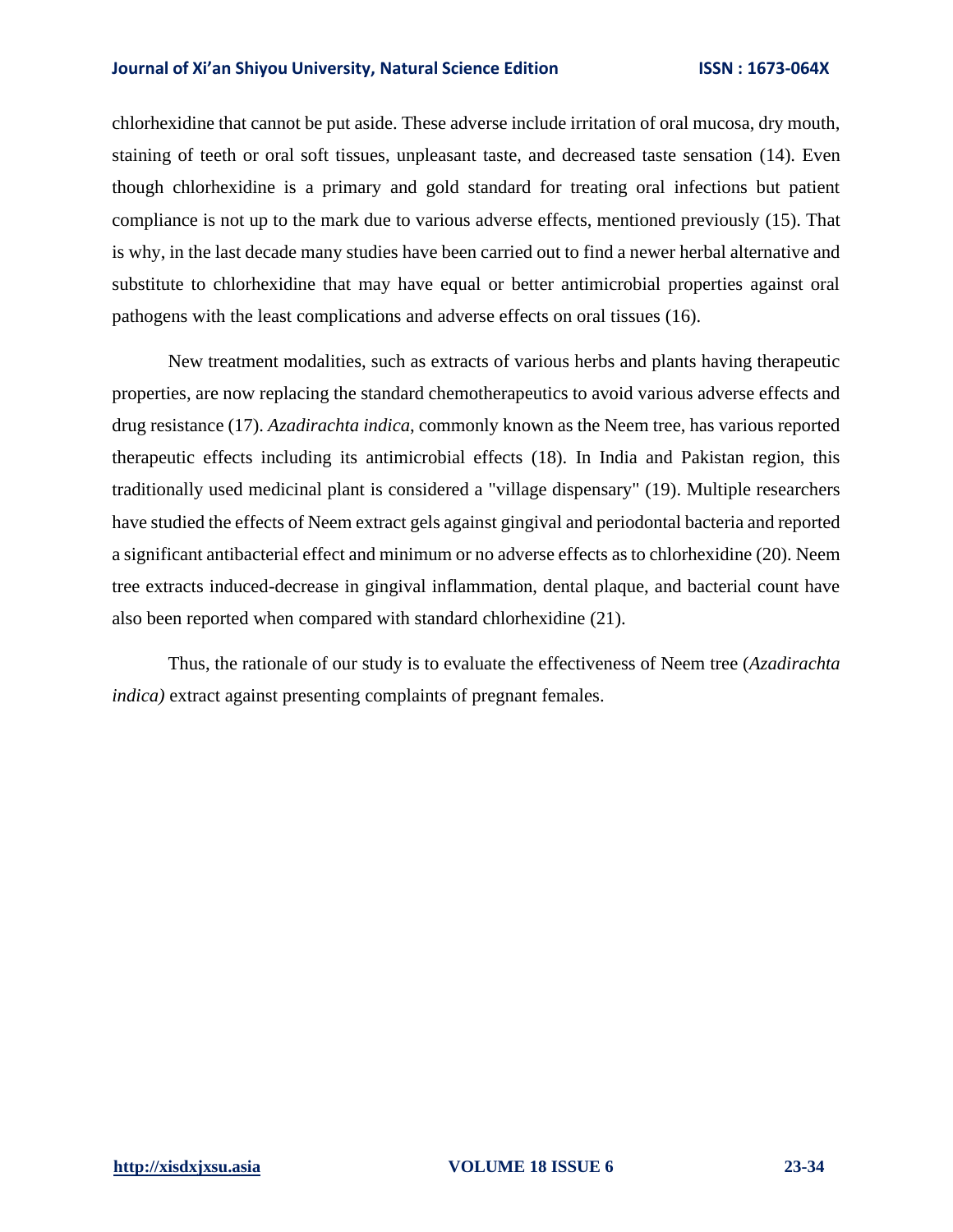### **Methodology:**

From February to April 2022, an experimental study was done at tertiary care hospital of Karachi. The sample size was calculated to be as  $n = 46$ . The participants were recruited using a sequential sampling strategy. The research was conducted on pregnant women who agreed to participate and reported to OPD in 1<sup>st</sup> trimester. For group randomization, the participants were handed an envelope, and randomization was done by single-blind technique. Neem tree leaves (1000 g) were obtained from a local Karachi market and given an authentication number, Specimen voucher 1081. The leaves were washed and dried before being ground into powder. The leaves were steeped for 15 days in 2500mL of 70% ethanol with intermittent shaking. The filtrate was filtered with Whatman filter paper (number 1) after 15 days and then treated in a water bath at 60 °C. On a rotary evaporator, the mixture was dried at 50°C until a well-concentrated extract was obtained. The extract was kept in an airtight bottle and refrigerated until it was used. The extract was diluted in distilled water to a concentration of 1:4 (Extract: Distilled water). Before sampling, participants were told not to clean their teeth. Each group comprised 23 pregnant females and was separated into two groups (Group 1, positive control (who used commercially available mouth rinse), and Group 2, Neem tree extract rinse group). For rinses, the experimental group received diluted neem tree extract, and the positive controls received a typical commercially available mouth rinse. The participants were instructed to use the rinses twice a day after breakfast and before sleeping. The diluted extract and commercially available mouth rinse were provided by the principal investigator on monthly bases and this was the strategy to monitor the followup of the experiment. The gingival pocket depth, bleeding tendency, halitosis, and gingival swelling were evaluated before and after 3 months to compare the results, and participants were asked about the taste and any post-use discomfort by the rinse. Student t-test was applied to identify the intergroup comparison, chisquare test was used to check the association of the categorical variable.  $\langle 0.05 \rangle$  p-value was considered significant at 95% confidence interval.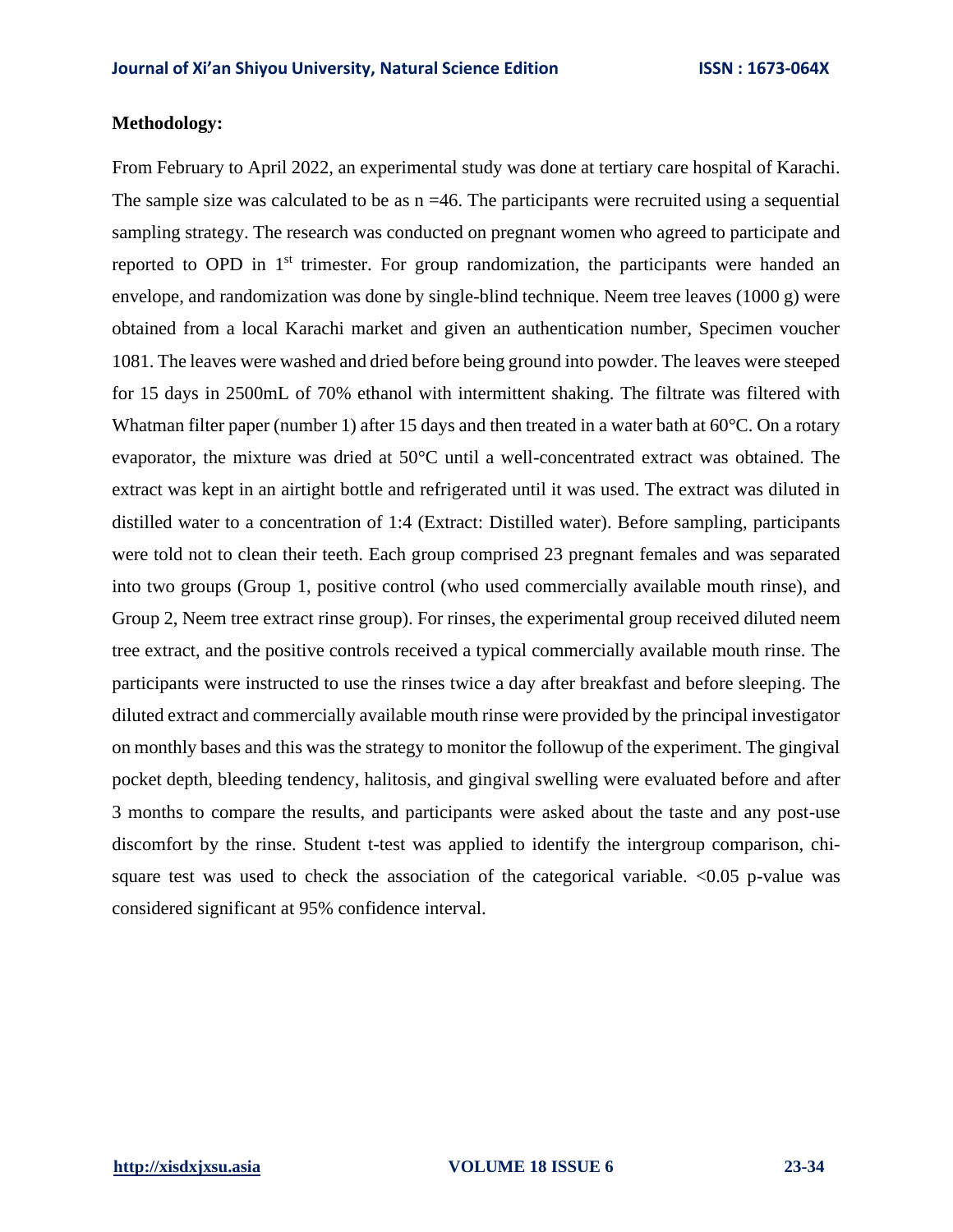# **Results:**

The mean age of females was  $27 \pm 8$ , and most of the females 32 (69.5%) visited the OPD at the  $11<sup>th</sup>$  -14<sup>th</sup> week of gestation. The most common complaint was halitosis 36 (82.6%) and gingival bleeding 28 (60.8%). The mean pocket depth observed pre-experimentally was  $1.9 \pm 0.4$ . Table 1 represents the demographic data of study participants. After the group allocation proforma of the participants were separated and pre-experimental data was aligned (Table 2). After the 3 months of the experiment when patients were asked about their previous presenting complaints their responses were similar in both the groups. Chi's square analysis didn't show any significant difference between commercially available mouth rinse and neem tree extract rinse. When examined intraorally we also had the nonsignificant findings (table 3). The t-test analysis after the experiment revealed an insignificant finding  $(p=0.071,$  Pocket depth  $\lt 1.2$ mm in both the groups) as both the treatments reduced the pocket depth equally. Furthermore, after the completion of the experiment participants were asked about the experience of using the mouth rinse table 4 represents the post-experimental experience of the study participants.

| <b>Education status</b>               | <b>Frequency</b> (percentage) |  |  |
|---------------------------------------|-------------------------------|--|--|
| <b>Matric</b>                         | 18 (39.13%)                   |  |  |
| <b>Intermediate</b>                   | 15 (32.6%)                    |  |  |
| <b>Graduation</b>                     | 13 (28.2%)                    |  |  |
| <b>Presenting Complaints</b>          |                               |  |  |
| Pain in gingiva                       | 29 (63%)                      |  |  |
| <b>Gingival bleeding</b>              | 28 (60.8%)                    |  |  |
| <b>Bad breath</b>                     | 36 (82.6%)                    |  |  |
| Pain in tooth                         | 18 (39.13%)                   |  |  |
| <b>Mobile tooth</b>                   | $2(4.3\%)$                    |  |  |
| <b>Hot cold sensation</b>             | $30(65.2\%)$                  |  |  |
| <b>Intraoral examination</b>          |                               |  |  |
| <b>Carious teeth</b>                  | 19 (41.3%)                    |  |  |
| Mobile teeth (grade 3 mobility)       | $3(6.5\%)$                    |  |  |
| Probing depth (mean $\pm$ SD) > 1.5mm | 33 (71.7%)                    |  |  |
| <b>Bleeding on probing</b>            | 35 (76.08%)                   |  |  |
| <b>Oral ulcers</b>                    | 12 (26.08%)                   |  |  |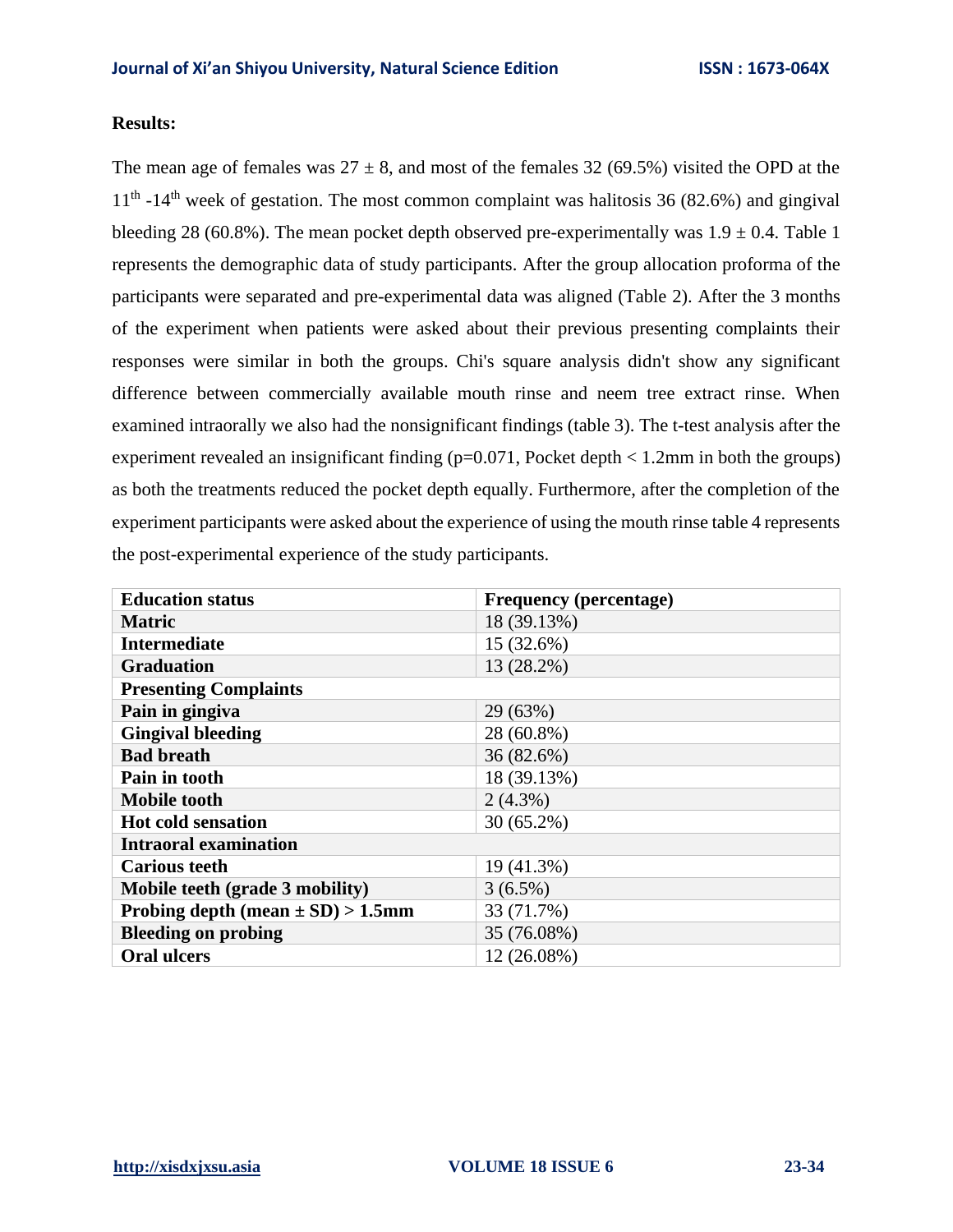| <b>Presenting complaint</b>     | Total $(N=46)$ | Group 1<br>$(n=23)$ | Group $2(n=23)$ |
|---------------------------------|----------------|---------------------|-----------------|
| Pain in gingiva                 | 29 (63%)       | 13 (56.52%)         | $16(69.5\%)$    |
| <b>Gingival bleeding</b>        | 28 (60.8%)     | 15 965.2%0          | 13 (56.52%)     |
| <b>Bad breath</b>               | 36(82.6%)      | $9(39.1\%)$         | $14(60.8\%)$    |
| Pain in tooth                   | 18 (39.13%)    | $11(47.8\%)$        | 8(34.8)         |
| <b>Mobile tooth</b>             | $2(4.3\%)$     | $2(8.6\%)$          | $1(4.3\%)$      |
| <b>Hot cold sensation</b>       | $30(65.2\%)$   | 13 (56.5%)          | $10(43.4\%)$    |
| <b>Intraoral examination</b>    |                |                     |                 |
| <b>Carious teeth</b>            | 19 (41.3%)     | 11 (47.8%)          | 8(34.8)         |
| Mobile teeth (grade 3 mobility) | $3(6.5\%)$     | $2(8.6\%)$          | $1(4.3\%)$      |
| Probing depth (mean $\pm$ SD) > | 33 (71.7%)     | 13 (56.5%)          | 20 (86.9%)      |
| 1.5 <sub>mm</sub>               |                |                     |                 |
| <b>Bleeding on probing</b>      | 35 (76.08%)    | $17(73.9\%)$        | 18 (78.2%)      |
| <b>Oral ulcers</b>              | 12 (26.08%)    | $7(30.4\%)$         | 5(21.7%)        |

# **Table 2. Pre-experimental data after group distribution**

# **Table 3: Chi-Square analysis after experimental followup**

| <b>Presenting complaint</b>  |                | Group 1        | Group 2        | p-value       |
|------------------------------|----------------|----------------|----------------|---------------|
| Pain in gingiva              | Yes            | 3(23.07%)      | $\overline{2}$ | 0.317         |
|                              | No             | $10(76.9\%)$   | 14             |               |
| <b>Gingival bleeding</b>     | Yes            | $4(26.6\%)$    | $\mathbf{1}$   | 0.061         |
|                              | N <sub>o</sub> | 11 (73.3%)     | 12             |               |
| <b>Bad breath</b>            | Yes            | $1(11.1\%)$    | $\mathbf{1}$   | 1.000         |
|                              | N <sub>o</sub> | 8 (99.9%)      | 13             |               |
| Pain in tooth                | Yes            | 8 (72%)        | 6              | 0.152         |
|                              | N <sub>0</sub> | 3(27.3%)       | $\overline{2}$ |               |
| <b>Mobile tooth</b>          | Yes            | $2(8.6\%)$     | $1(4.3\%)$     | $\cdot$       |
|                              | N <sub>0</sub> | $\Omega$       | $\Omega$       |               |
| <b>Hot cold sensation</b>    | Yes            | 3(23.07%)      | $1(10\%)$      | 0.051         |
|                              | N <sub>o</sub> | $10(76.9\%)$   | $9(90\%)$      |               |
| <b>Intraoral examination</b> |                |                |                |               |
| <b>Carious teeth</b>         | Yes            | 11 (47.8%)     | 8(34.8)        | $\cdot$       |
|                              | N <sub>o</sub> | $\Omega$       | $\theta$       |               |
| Mobile teeth (grade 3        | Yes            | $1(8.6\%)$     | $\overline{0}$ | $\cdot$       |
| mobility)                    | N <sub>o</sub> | $\overline{0}$ | $\theta$       |               |
| Probing depth (mean $\pm$    | Yes            | 2(56.5%)       | $4(86.9\%)$    | 0.014         |
| $SD$ ) > 1.5mm               | N <sub>o</sub> | 11             | 16             |               |
| <b>Bleeding on probing</b>   | Yes            | 3(73.9%)       | $2(78.2\%)$    | 0.162         |
|                              | N <sub>o</sub> | 14             | 16             |               |
| <b>Oral ulcers</b>           | Yes            | $0(30.4\%)$    | 0(21.7%)       | $\rightarrow$ |
|                              | N <sub>o</sub> | 7              | $\overline{7}$ |               |

\*p-value not generated because of "0" (zero) in two by two table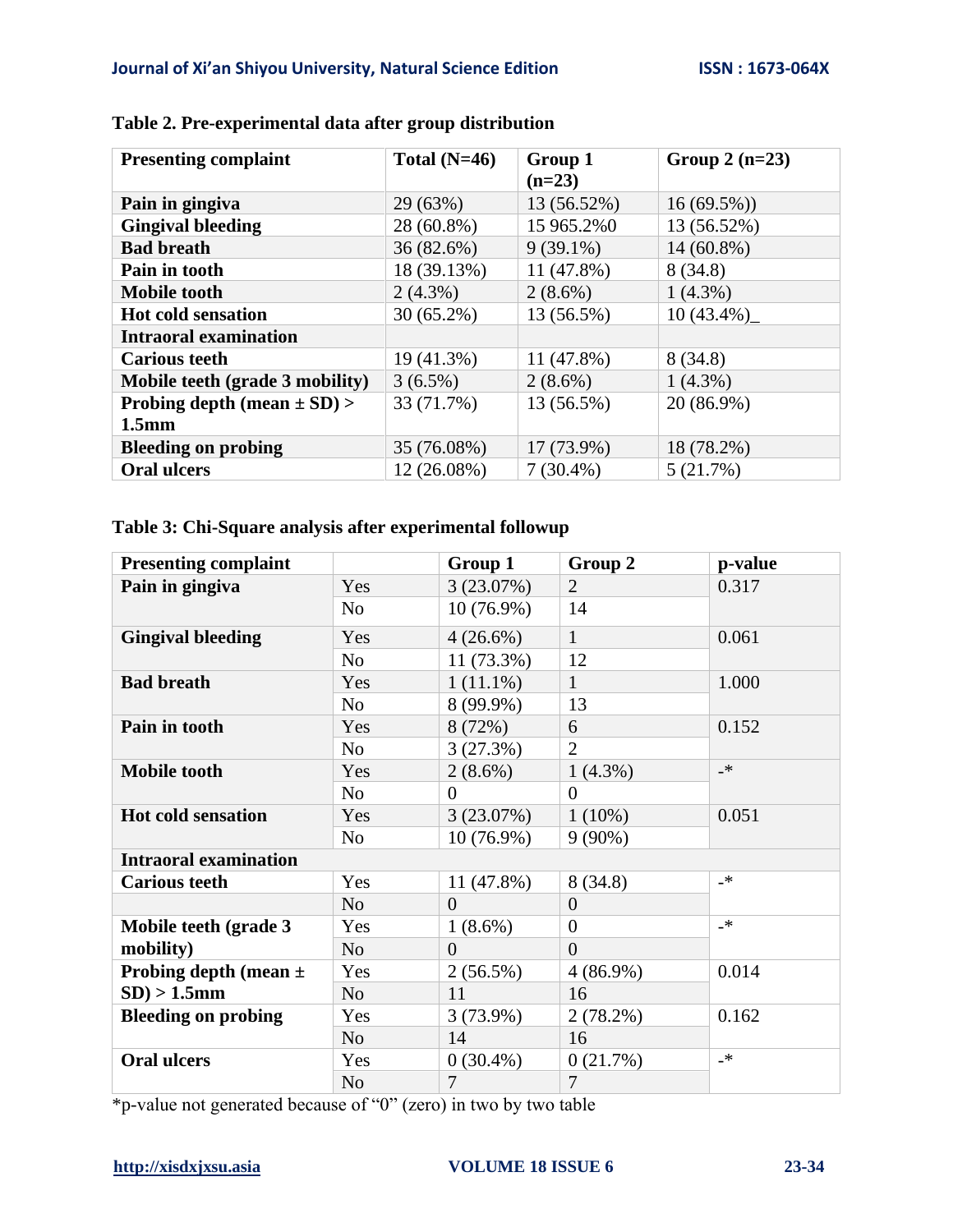|                    | Group $1(n=23)$ | Group $2(n=23)$ |
|--------------------|-----------------|-----------------|
| <b>Bitter test</b> | 4(17.39%)       | 3(13.04)        |
| Alter in taste     | $2(8.69\%)$     | 5(21.7)         |
| <b>Nausea</b>      | 4(17.39%)       | 3(13.04)        |
| <b>Vomiting</b>    | $1(4.34\%)$     |                 |
| Dry mouth          | 0               | 2(8.69)         |

### **Table 4. Post experimental experience of participants**

### **Discussion:**

This study was conducted on pregnant women who reported the dental OPD with various complaints like gingival pain, gingival bleeding, halitosis, tooth pain, mobility of teeth, and hot and cold sensation. The participants inducted into the study were having last weeks of their 1<sup>st</sup> Trimester. The demographic data reported that all of the participants were educated and literate. These participants were divided into two equal groups (23 each). Group 1 was treated with commercially available mouthwash containing chlorhexidine while the  $2<sup>nd</sup>$  group was treated with Neem leaves extract rinse.

After the 3 months use of both the rinses, chlorhexidine, and Neem tree extract, different parameters related to the oral health of both groups were evaluated. Gingival pain was relieved in 10 participants out of 13 who used standard chlorhexidine mouthwash. Almost the same but slightly better results were observed in patients who used Neem tree extract rinses where 14 out of 16 participants got relief from gingival pain. Same as our study, a study done by Nikita Dandekar reported equal effects of Neem tree extract and chlorhexidine against gingival pain and gingivitis (22). Regarding gingival bleeding, both chlorhexidine treated group and the Neem tree extracttreated group showed equal effects in curing. In group 1, 11 out of 15 participants got cured of gingival bleeding while 12 participants out of 13 were cured in group 2 who received Neem tree extract. In India, results of a randomized controlled trial reported equally effective and significant reduction of gingival bleeding and plaque indices in both chlorhexidine and Neem tree mouthwash groups. In our study, post-experimental results showed that halitosis was treated remarkably in both groups. In the chlorhexidine mouth rinse group, 8 out of 9 participants were treated for halitosis while in Neem tree extract mouthwash, 13 out of 14 participants of the study were treated. Another study done by Ranjan Malhotra compared chlorhexidine with herbal preparation containing various herbs including Neem tree extract. This study reported that the herbal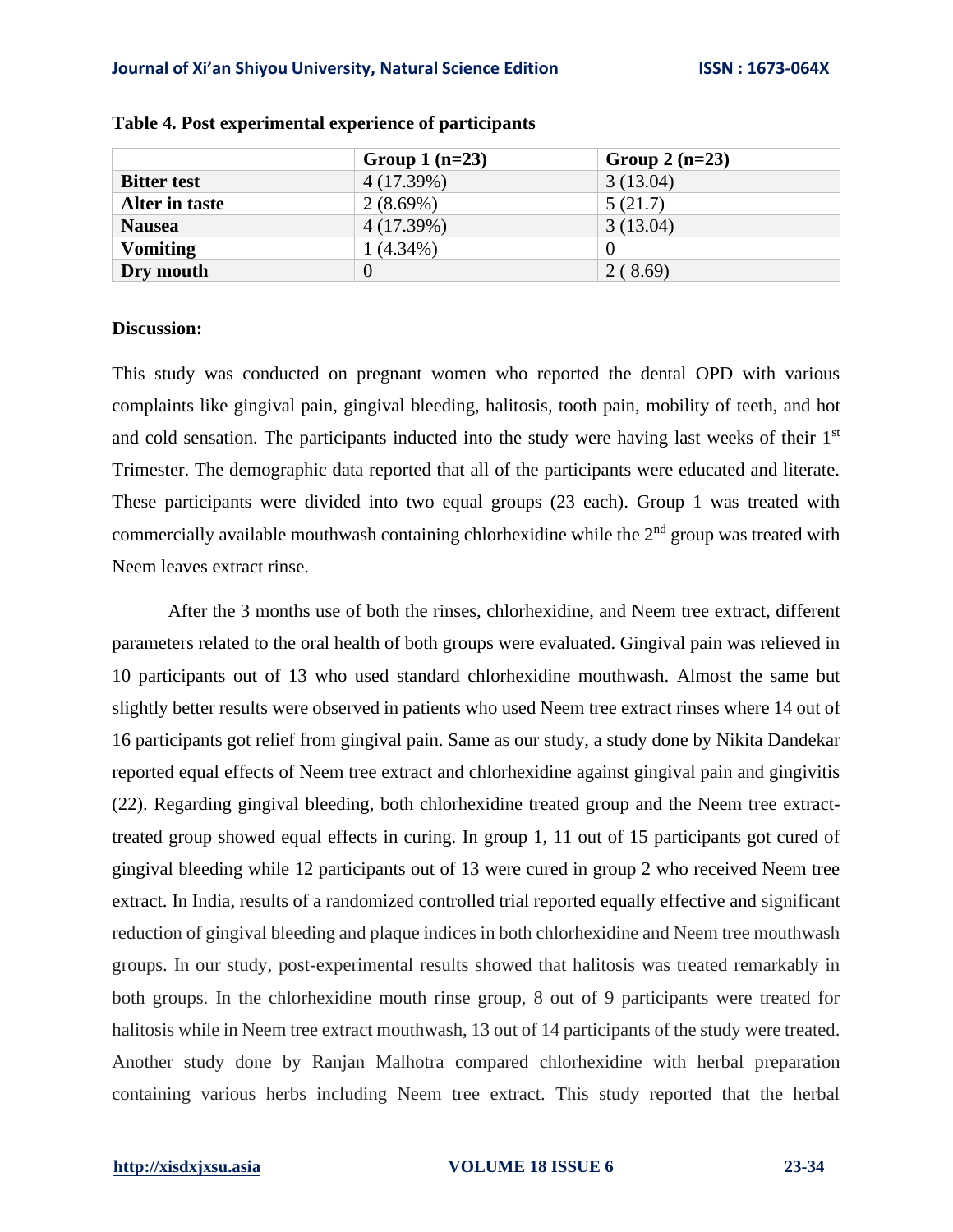preparation was found to be a potent plaque inhibitor and decreased halitosis. The participants of this study preferred the herbal mouth rinse for its taste, convenience of use, and taste after rinse which are frequent complaints by most chlorhexidine mouth wash users  $(23)$ .

The results of our study did not report any significant effects of both chlorhexidine and Neem tree extracts in patients with complaints of mobile teeth and pain in any tooth. Only 3 out of 8 patients got relieved from toothache in group 1 while in group 2, only 2 out of 6 participants were relieved from toothache. This also shows equal effects of both mouth rinses. But the pre and post-experimental evaluation of hot and cold sensations showed remarkable improvement in both, group 1 and 2 in our study. Post experiment evaluation reported that 10 patients out of 13 were not sensitive to hot and cold in group 1. While group 2 participants also reported improved results same as the chlorhexidine group, where 9 out of 10 participants were not feeling hot and cold sensations. Many other studies have reported a reduction in sensitivity and gingival bleeding with the use of Neem tree extract as a mouth wash (24).

Pre and post intraoral examinations of participants reported that there was no effect on the teeth that were affected with dental caries, in both chlorhexidine and Neem tree extract groups. Only one participant had grade 3 mobility and was treated with the chlorhexidine group. The results reported no effect on the tooth mobility with the use of commercial mouthwash. Probing depth was significantly reduced after the experimental period in both group 1 and group 2. In group 1, treated with chlorhexidine, 11 out of 13 participants reported a reduction in probing depth less than 1.5mm. While 16 out of 20 in group 2, treated with Neem tree extract, reported reduced probing depth of less than 1.5mm. As a validation of our results, another study has reported that Neem and Turmeric extracts had reduced the periodontal depth (25).

Regarding bleeding on probing, the results of our study were significant. In the chlorhexidine group, 14 out of 17 patients showed no bleeding on probing. Same as this, the 2nd group, Neem tree extract, also showed no bleeding on probing in 16 out of 18 patients. University of Dental Medicine, Yangon conducted a research to evaluate the effects of Neem tree extract in chronic periodontitis. It reported improved gingival inflammation and bleeding on probing (20). Regarding oral ulcers, no effect was produced by both chlorhexidine and Neem tree extract rinses.

Few adverse effects were also compared between both groups whose results were not much remarkable. Only 4 participants from group 1 reported a bitter taste while 3 from group 2.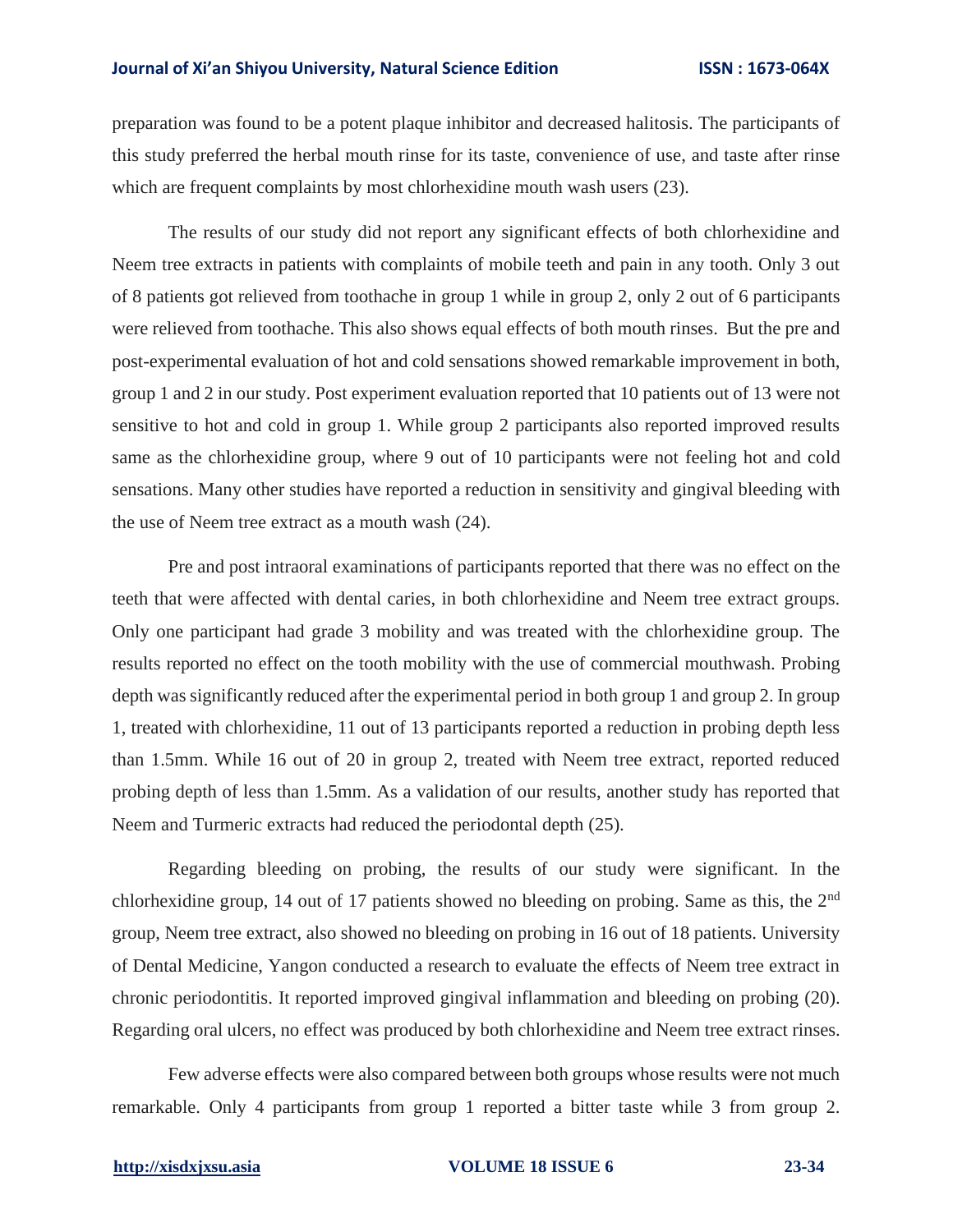Alteration of taste was reported in only 2 participants from group 1 and 5 from group 2. Nausea, vomiting, and dry mouth were also not significantly found in both groups, 1 and 2. But various studies have reported different adverse effects related to the use of chlorhexidine mouthwash including taste alteration, staining of oral tissues, and dry mouth (26).

### **Conclusion:**

Neem tree extract rinse and commercially available mouth rinse showed comparable results in reducing presenting complaints, gingival bleeding, and pocket depth. Using herbal rinses in patients who do not want to use medicated mouth rinses may prevent them from the burden of oral diseases. Furthermore, none of the groups showed bad experiences with using either commercial or herbal mouth rinse.

# **Conflict of interest: None**

**Ethical Approval: The study was approved by ERC of the university.**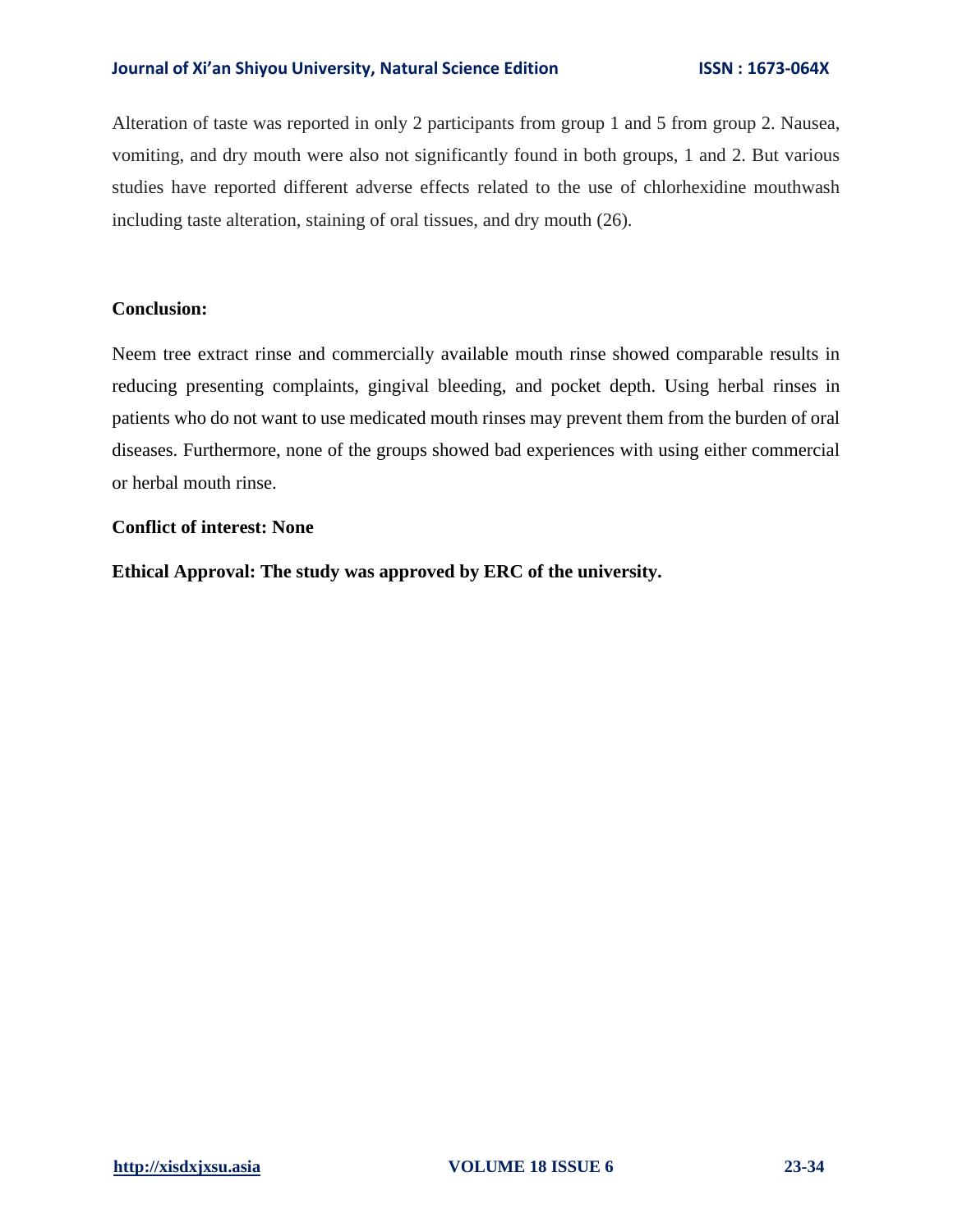# **References:**

1. Robertson NT, Turner JM, Kumar SJSMR. Pathophysiological changes associated with sleep disordered breathing and supine sleep position in pregnancy. 2019;46:1-8.

2. Natri H, Garcia AR, Buetow KH, Trumble BC, Wilson MAJTiG. The pregnancy pickle: Evolved immune compensation due to pregnancy underlies sex differences in human diseases. 2019;35(7):478- 88.

3. Kumar A, Sharma DS, Verma M, Lamba AK, Gupta MM, Sharma S, et al. Association between periodontal disease and gestational diabetes mellitus—A prospective cohort study. 2018;45(8):920-31.

4. El Ayachi H, Sihame A, Cherkaoui AJIJoADS. Periodontal management of changes in gingiva during pregnancy: A nonsurgical approach. 2021;7(1):272-6.

5. Djohan FFSJJoH, Sciences D. PERIODONTAL APPROACH TO GINGIVITIS PATIENT WITH FIXED ORTHODONTICS APPLIANCES (PENDEKATAN PERIODONTAL PADA PASIEN GINGIVITIS DENGAN PERANTI ORTODONTI TETAP). 2022;1(3):289-98.

6. Thariny EJN-NV, Journal EO, NVEO. Comparison Of Gingival Overgrowth Status Between Drug Induced And Inflammatory Gingival Overgrowth. 2021:6040-53.

7. Prasanna JS, Karunakar P, Sravya MN, Madhavi B, Manasa AJJoOR, Review. Detrimental consequences of women life cycle on the oral cavity. 2018;10(1):39.

8. Mesa F, Mesa-López MJ, Egea-Valenzuela J, Benavides-Reyes C, Nibali L, Ide M, et al. A New Comorbidity in Periodontitis: Fusobacterium nucleatum and Colorectal Cancer. 2022;58(4):546.

9. Saadaoui M, Singh P, Al Khodor SJJoRI. Oral microbiome and pregnancy: A bidirectional relationship. 2021;145:103293.

10. Becirovic A, Abdi-Dezfuli J, Hansen M, Lie S, Vasstrand E, Bolstad AJBM. The effects of a probiotic milk drink on bacterial composition in the supra-and subgingival biofilm: a pilot study. 2018;9(6):865-74.

11. Garcia-Godoy C, Rothrock J, Gurich N, Anastasia MK, Gerlach RWJAJD. Post-prophylaxis gingivitis prevention with two-step stannous fluoride dentifrice plus whitening gel sequence or chlorhexidine gluconate mouth rinse. 2018;31:18A-23A.

12. Deshpande A, Deshpande N, Raol R, Patel K, Jaiswal V, Wadhwa MJJoISoP. Effect of green tea, ginger plus green tea, and chlorhexidine mouthwash on plaque-induced gingivitis: A randomized clinical trial. 2021;25(4):307.

13. Sanami Rad H. An investigation on the effect of Chlorhexidine mouthwash on of oral health indices of pregnant women in Kerman in 2021: Faculty of Dentistry, Kerman University of Medical Sciences, Kerman, Iran.

14. Areej FA, Raison T, Rucha S, Triveni MGJIJoA, Research P. Evaluation of Nanocurcumin Mouthwash as an Adjunctive Plaque Control Agent: A Clinical Pilot Study. 2022:1-7.

15. Chye RML, Perrotti V, Piattelli A, Iaculli F, Quaranta AJID. Effectiveness of different commercial chlorhexidine-based mouthwashes after periodontal and implant surgery: a systematic review. 2019;28(1):74-85.

16. Ripari F, Cera A, Freda M, Zumbo G, Zara F, Vozza IJEjod. Tea tree oil versus chlorhexidine mouthwash in treatment of gingivitis: a pilot randomized, double blinded clinical trial. 2020;14(01):055- 62.

17. Singh V, Pathak AK, Goel K, Pal MJOJoS. Evaluation of Topical Application of Azadirachta indica (Neem) in Prevention of Gingivitis: A Randomized Control Trial. 2019;9(11):249.

18. Shareef M, Akhtar MSJMSM. Neem (Azadirachta indica) and its potential for safeguarding health, prevention and treatment of diseases. 2018;2(1):04-8.

19. Sarkar S, Pal A, Chouni A, Paul SJIJoB, Biophysics. A novel compound β-sitosterol-3-O-β-Dglucoside isolated from Azadirachta indica effectively induces apoptosis in leukemic cells by targeting G0/G1 populations. 2020;57(1):27-32.